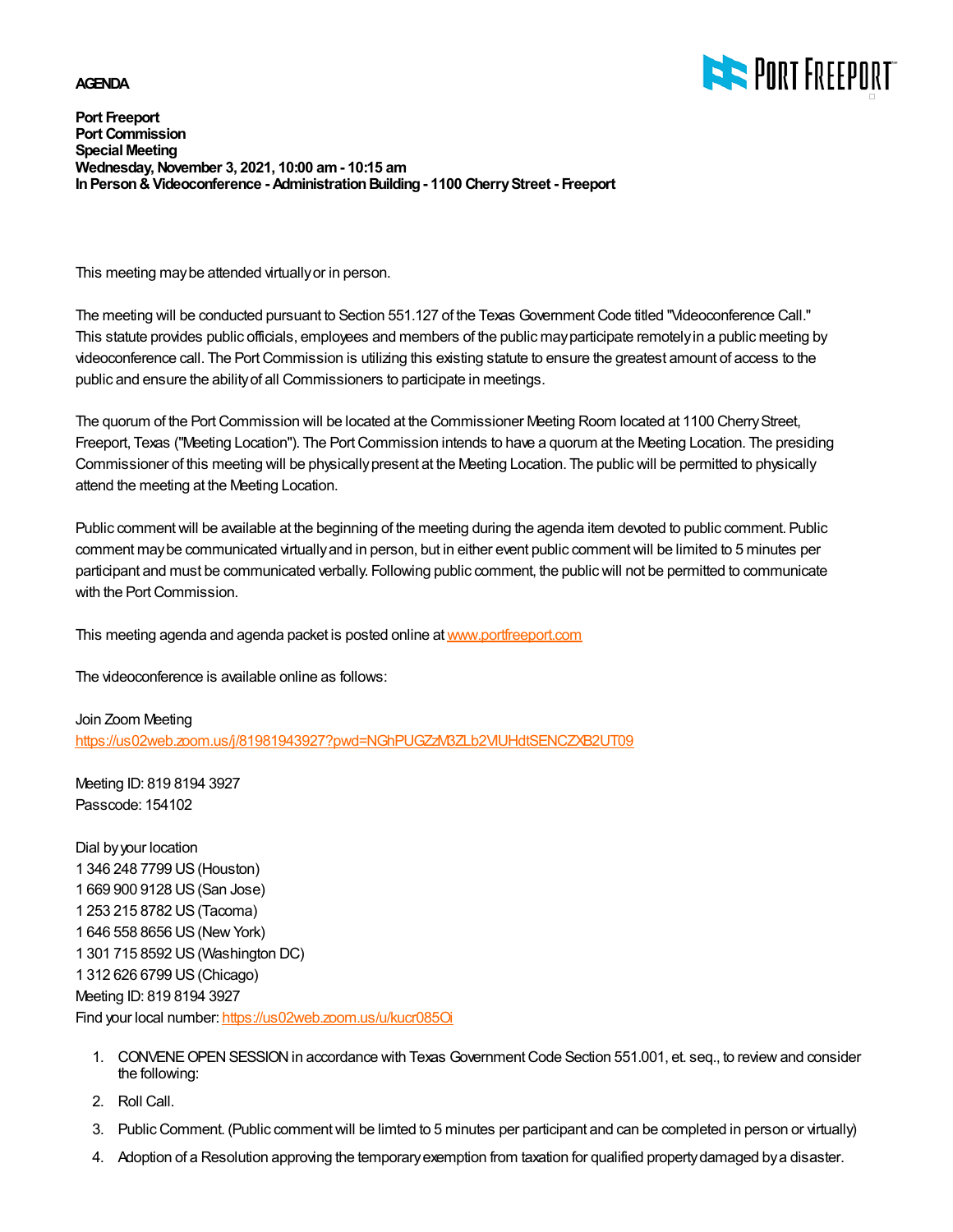5. Adjourn.

### *The Port Commission does not anticipate going into a closed session under Chapter 551 of the Texas Government Code at this meeting for any other items on the agenda, however, if necessary, the Port Commission may go into a closed session as permitted by law regarding any item on the agenda.*

With this posted notice, Port Commissioners have been provided certain background information on the above listed agenda items. Copies of this information can be obtained by the public at the Port Administrative offices at 1100 Cherry Street, Freeport, TX.

tulle

\_\_\_\_\_\_\_\_\_\_\_\_\_\_\_\_\_\_\_\_\_\_\_\_\_\_\_\_\_\_\_\_\_\_\_\_\_\_\_\_\_\_\_\_\_\_\_\_\_\_\_\_\_\_\_\_\_\_\_\_\_\_\_\_\_\_\_\_\_\_\_\_\_\_\_\_\_\_\_\_\_\_\_\_\_\_\_\_\_\_\_\_\_\_\_\_\_\_\_\_ Phyllis Saathoff, Executive Director/CEO **PORT FREEPORT**

*In compliance with the Americans with Disabilities Act, the District will provide for reasonable accommodationsfor persons attending its functions. Requests should be received at least 24 hours in advance.*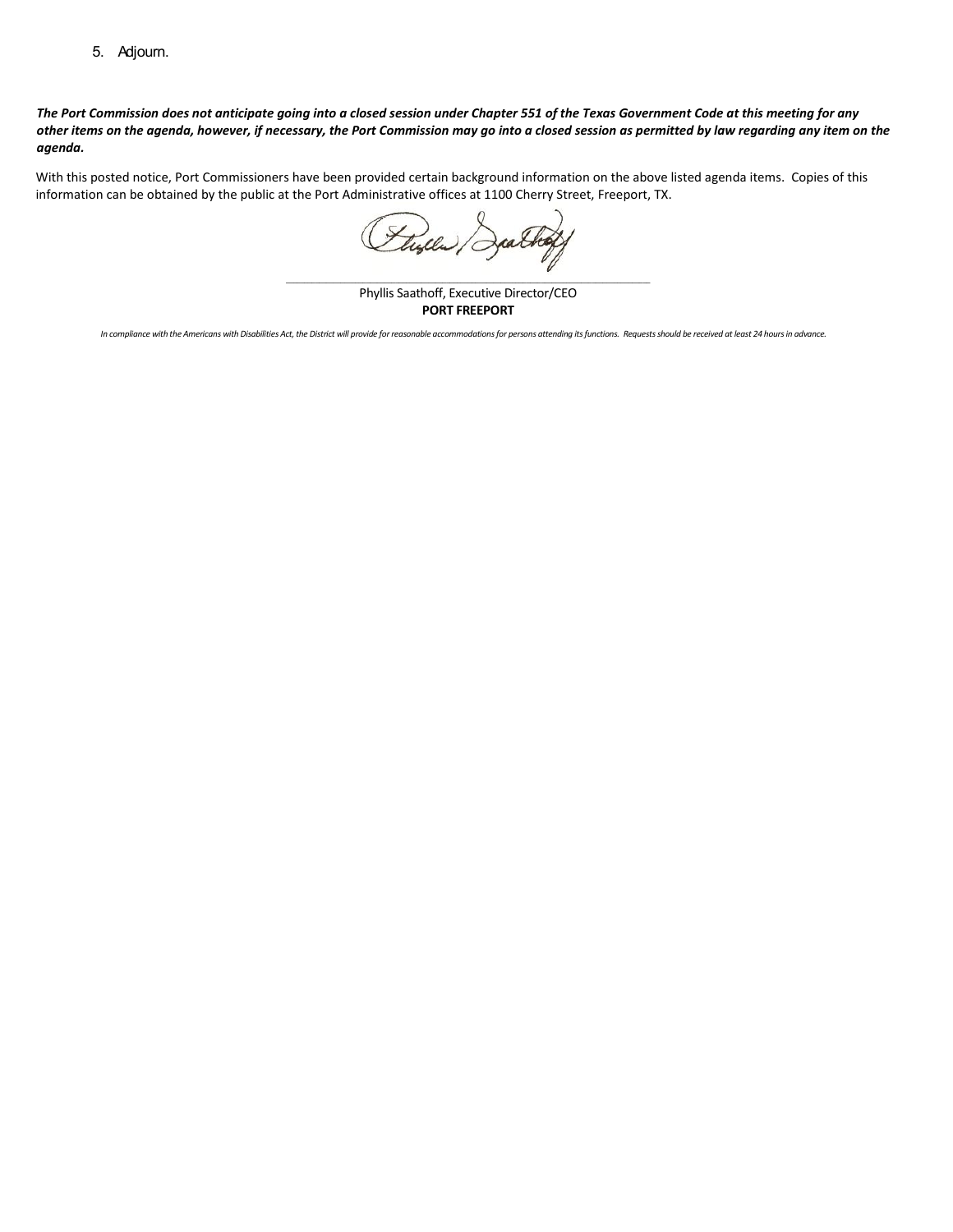

**1100 CHERRY ST. • FREEPORT, TX 77541 (979) 233-2667 • 1 (800) 362-5743 • FAX: (979) 373-0023 WWW.PORTFREEPORT.COM**

- **TO:** Port Commissioners Executive Director/CEO
- **FROM:** Rob Lowe
- **DATE:** October 27, 2021

# **SUBJECT:** Hurricane Nicholas Disaster Declaration and Temporary Exemption

On September 13<sup>th</sup>, 2021, Governor Abbott declared Brazoria County to be a disaster area due to Hurricane Nicholas. As a result, some property owners may qualify for an exemption from taxation of a portion of the appraised value of qualified property if they suffered damage of at least 15% of the property as a result of the disaster.

These exemptions will be automatically applied to qualifying properties for taxing units who had not yet adopted a tax rate as of September  $13<sup>th</sup>$ , 2021. However, as Port Freeport adopted our tax rate on September 9<sup>th</sup>, 2021, prior to the declaration date, the Port Commission must adopt the exemption within 60 days of the disaster declaration to allow qualifying properties to claim the exemption. If the exemption is not adopted, the exemption will not be applied to qualifying properties.

#### **PORT COMMISSION**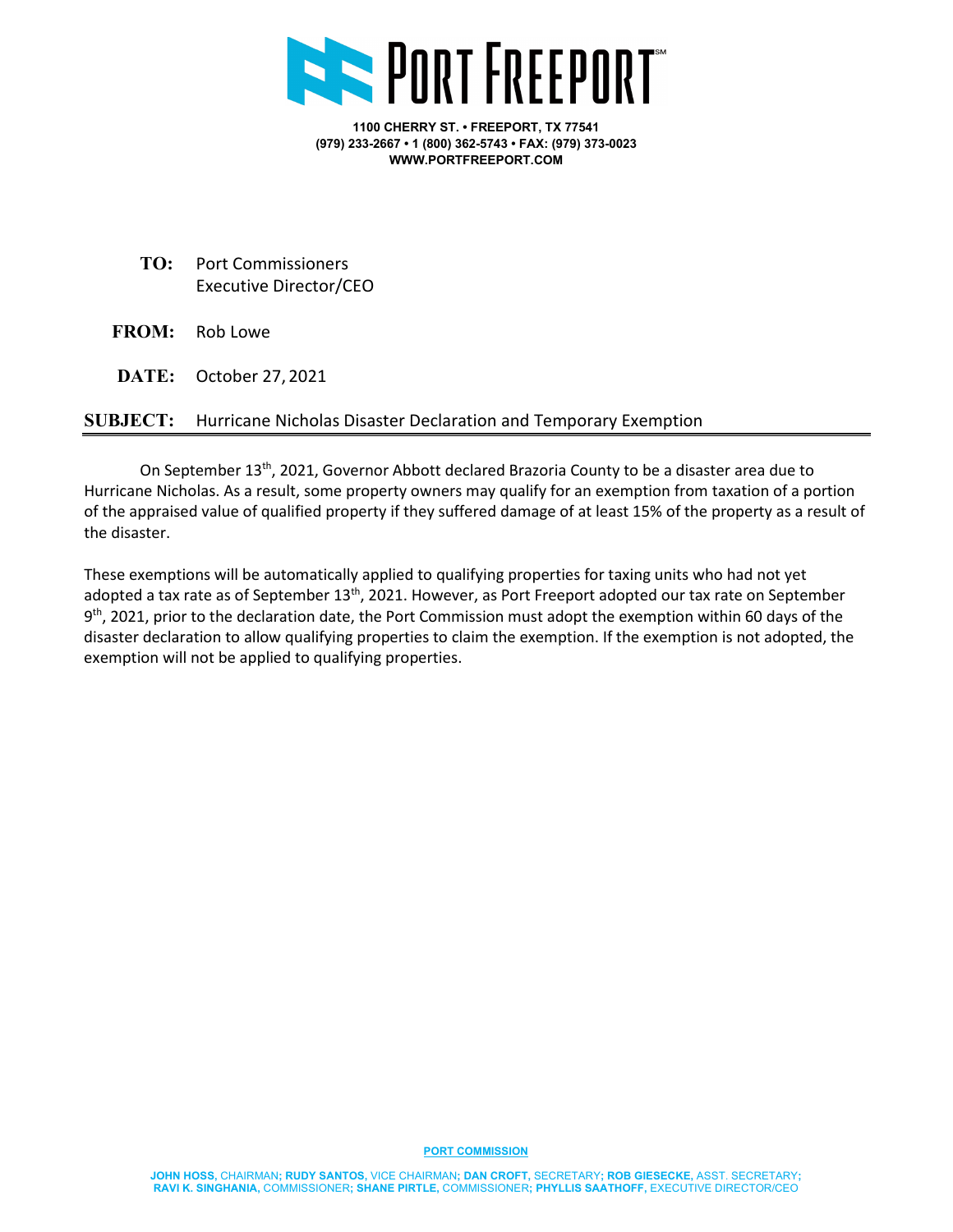

500 N CHENANGO ST **ANGLETON TX 77515-4650** 

> TEL. (979) 849-7792 FAX (979) 849-7984 http://www.brazoriacad.org

September 16th 2021

#### Hurricane Nicholas September 13<sup>th</sup> Governor Disaster Declaration - Tax Code RE: 11.35 Temporary Exemption for Qualified Property Damaged by Disaster

Dear Local Governing Bodies:

Governor Abbott declared Brazoria County to be in a disaster area due to Hurricane Nicholas on September 13<sup>th</sup> 2021. Property owners in Brazoria County may qualify for an exemption from taxation by a taxing unit of a portion of the appraised value of qualified property if the damage is at least 15% damaged by the disaster. A property owner must apply for the temporary exemption no later than 105 days after the governor declares a disaster area.

If your taxing unit adopted the 2021 tax rate on or before September  $13<sup>th</sup>$ ; the governing body of the taxing unit needs to adopt the exemption 60 days after the date the governor first declares a disaster area (November 12<sup>th</sup> 2021). If the exemption is not adopted, the exemption will not be applied to a qualifying property.

Any taxing unit that did not adopt a tax rate on or before the date of the disaster; does not need to authorize/adopt the exemption because it will be granted automatically if the property qualifies.

Enclosed is a copy of Texas Tax Code Sec. 11.35 Temporary Exemption for Qualified Property Damaged by Disaster for your information.

If you have any questions regarding this matter, please contact our office at 979-849-7792.

Sincerely.

Al Baird **Chief Appraiser** Enclosure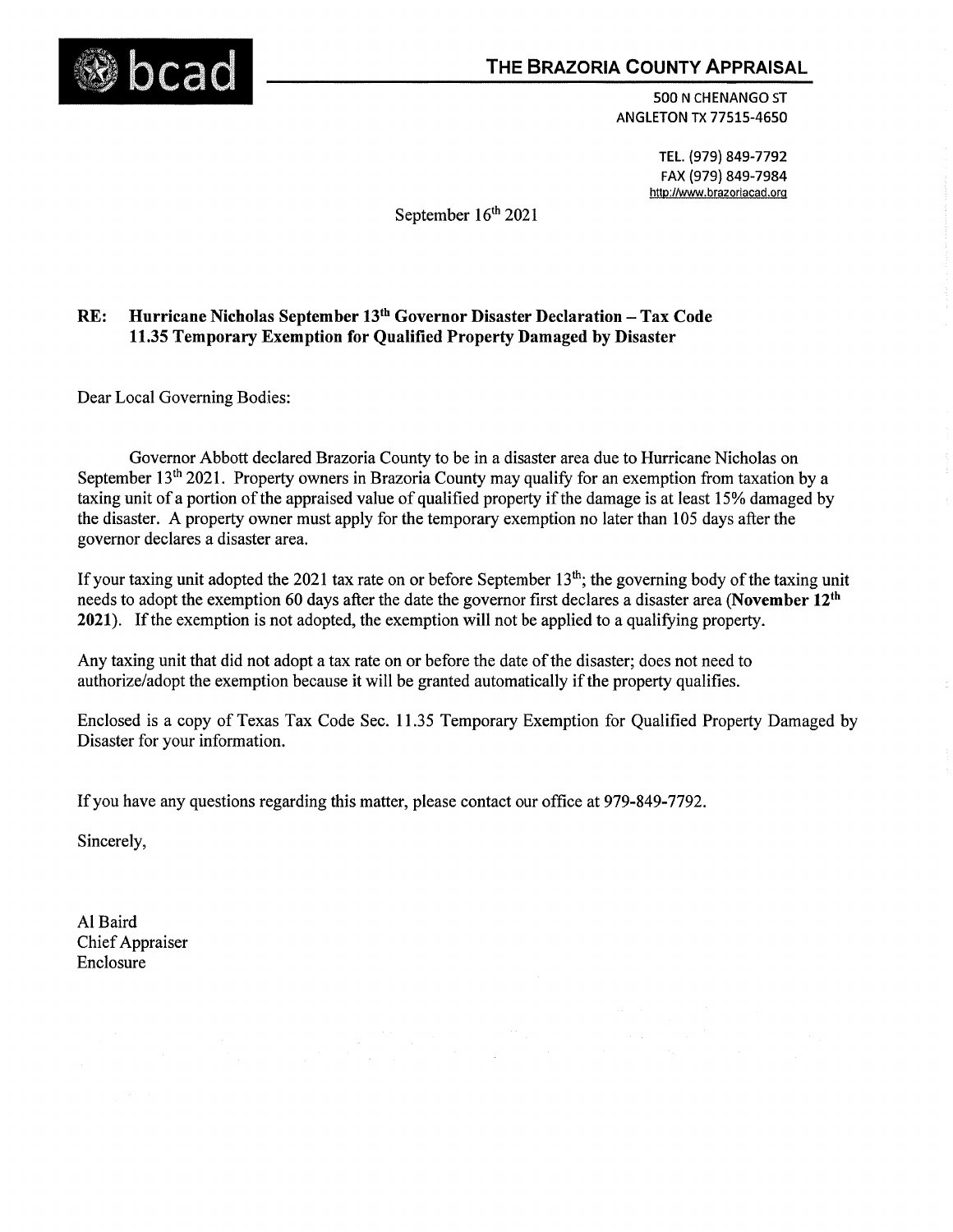# **Texas Tax Code** Sec. 11.35 **Temporary Exemption for Qualified Property Damaged by Disaster**

 $(a)$ In this section, "qualified property" means property that:

 $(1)$  consists of:

 $(A)$ tangible personal property used for the production of income:  $(B)$ an improvement to real property; or (C) a manufactured home as that term is defined by Section 1201.003 (Definitions). Occupations Code, that is used as a dwelling, regardless of whether the owner of the manufactured home elects to treat the manufactured home as real property under Section 1201.2055 (Election by Owner), Occupations Code;

 $(2)$  is located in an area declared by the governor to be a disaster area following a disaster;  $(3)$  is at least 15 percent damaged by the disaster, as determined by the chief appraiser under this section; and

(4) for property described by Subdivision (1)(A), is the subject of a rendition statement or property report filed by the property owner under Section 22.01 (Rendition Generally) that demonstrates that the property had taxable situs in the disaster area for the tax year in which the disaster occurred.

 $(b)$ A person is entitled to an exemption from taxation by a taxing unit of a portion of the appraised value of qualified property that the person owns in an amount determined under Subsection  $(h)$ .

(c)Notwithstanding Subsection (b), if the governor first declares territory in a taxing unit to be a disaster area as a result of a disaster on or after the date a taxing unit adopts a tax rate for the tax year in which the declaration is issued, a person is not entitled to the exemption for that tax year unless the governing body of the taxing unit adopts the exemption in the manner provided by law for official action by the body.

 $(d)$ An exemption adopted by the governing body of a taxing unit under Subsection (c) must:

 $(1)$  specify the disaster to which the exemption pertains; and

(2) be adopted not later than the 60th day after the date the governor first declares territory in the taxing unit to be a disaster area as a result of the disaster.

(e)A taxing unit the governing body of which adopts an exemption under Subsection (c) shall, not later than the seventh day after the date the governing body adopts the exemption, notify the chief appraiser of each appraisal district in which the taxing unit participates, the assessor for the taxing unit, and the comptroller of the adoption of the exemption.

(f)On receipt of an application for the exemption authorized by this section, the chief appraiser shall determine whether any item of qualified property that is the subject of the application is at least 15 percent damaged by the disaster and assign to each such item of qualified property a damage assessment rating of Level I, Level II, Level III, or Level IV, as appropriate, as provided by Subsection  $(g)$ . In determining the appropriate damage assessment rating, the chief appraiser may rely on information provided by a county emergency management authority, the Federal Emergency Management Agency, or any other source the chief appraiser considers appropriate.

 $(g)$ The chief appraiser shall assign to an item of qualified property:

(1) a Level I damage assessment rating if the property is at least 15 percent, but less than 30 percent, damaged, meaning that the property suffered minimal damage and may continue to be used as intended; (2) a Level II damage assessment rating if the property is at least 30 percent, but less than 60 percent, damaged, which, for qualified property described by Subsection (a)(1)(B) or (C), means that the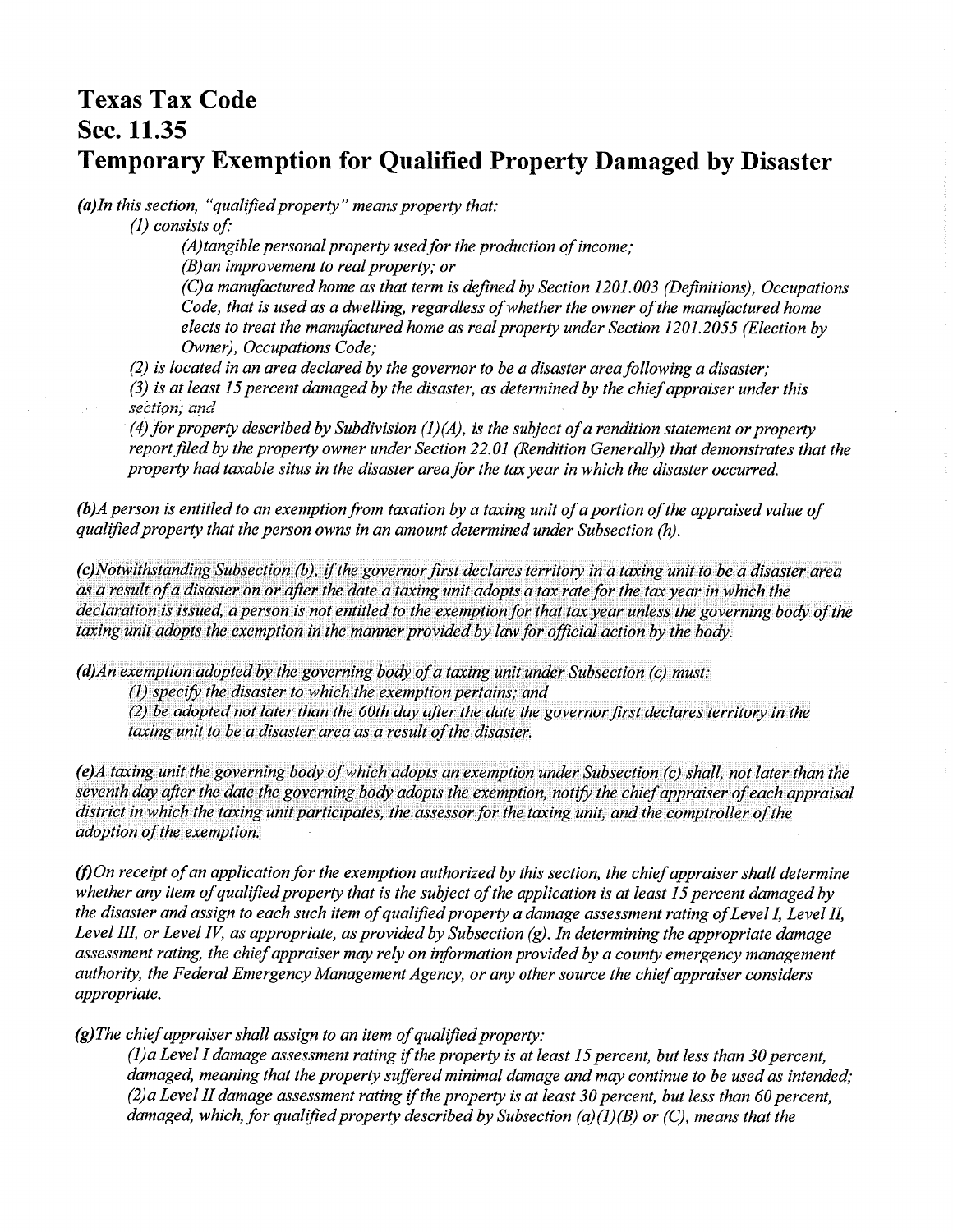property has suffered only nonstructural damage, including nonstructural damage to the roof, walls, foundation, or mechanical components, and the waterline, if any, is less than 18 inches above the floor: (3) a Level III damage assessment rating if the property is at least 60 percent damaged but is not a total loss, which, for qualified property described by Subsection (a)(1)(B) or (C), means that the property has suffered significant structural damage requiring extensive repair due to the failure or partial failure of structural elements, wall elements, or the foundation, or the waterline is at least 18 inches above the floor: or

 $(4)$ a Level IV damage assessment rating if the property is a total loss, meaning that repair of the property is not feasible.

 $(h)$ Subject to Subsection (i), the amount of the exemption authorized by this section for an item of aualified property is determined by multiplying the appraised value, determined for the tax year in which the disaster occurred, of the property by:

 $(1)$ 15 percent, if the property is assigned a Level I damage assessment rating;

 $(2)$ 30 percent, if the property is assigned a Level II damage assessment rating;

 $(3)$ 60 percent, if the property is assigned a Level III damage assessment rating; or

 $(4)$ 100 percent, if the property is assigned a Level IV damage assessment rating.

(i)If a person qualifies for the exemption authorized by this section after the beginning of the tax year, the amount of the exemption is calculated by multiplying the amount determined under Subsection  $(h)$  by a fraction, the denominator of which is 365 and the numerator of which is the number of days remaining in the tax year after the day on which the governor first declares the area in which the person's qualified property is located to be a disaster area, including the day on which the governor makes the declaration.

 $(i)$ If a person qualifies for the exemption authorized by this section after the amount of the tax due on the qualified property is calculated and the effect of the qualification is to reduce the amount of the tax due on the property, the assessor for each applicable taxing unit shall recalculate the amount of the tax due on the property and correct the tax roll. If the tax bill has been mailed and the tax on the property has not been paid. the assessor shall mail a corrected tax bill to the person in whose name the property is listed on the tax roll or to the person's authorized agent. If the tax on the property has been paid, the tax collector for the taxing unit shall refund to the person who paid the tax the amount by which the payment exceeded the tax due. No interest is due on an amount refunded under this subsection.

 $(k)$ The exemption authorized by this section expires as to an item of qualified property on January 1 of the first tax year in which the property is reappraised under Section 25.18 (Periodic Reappraisals).

Added by Acts 2019, 86th Leg., R.S., Ch. 1034 (H.B. 492), Sec. 1, eff. January 1, 2020.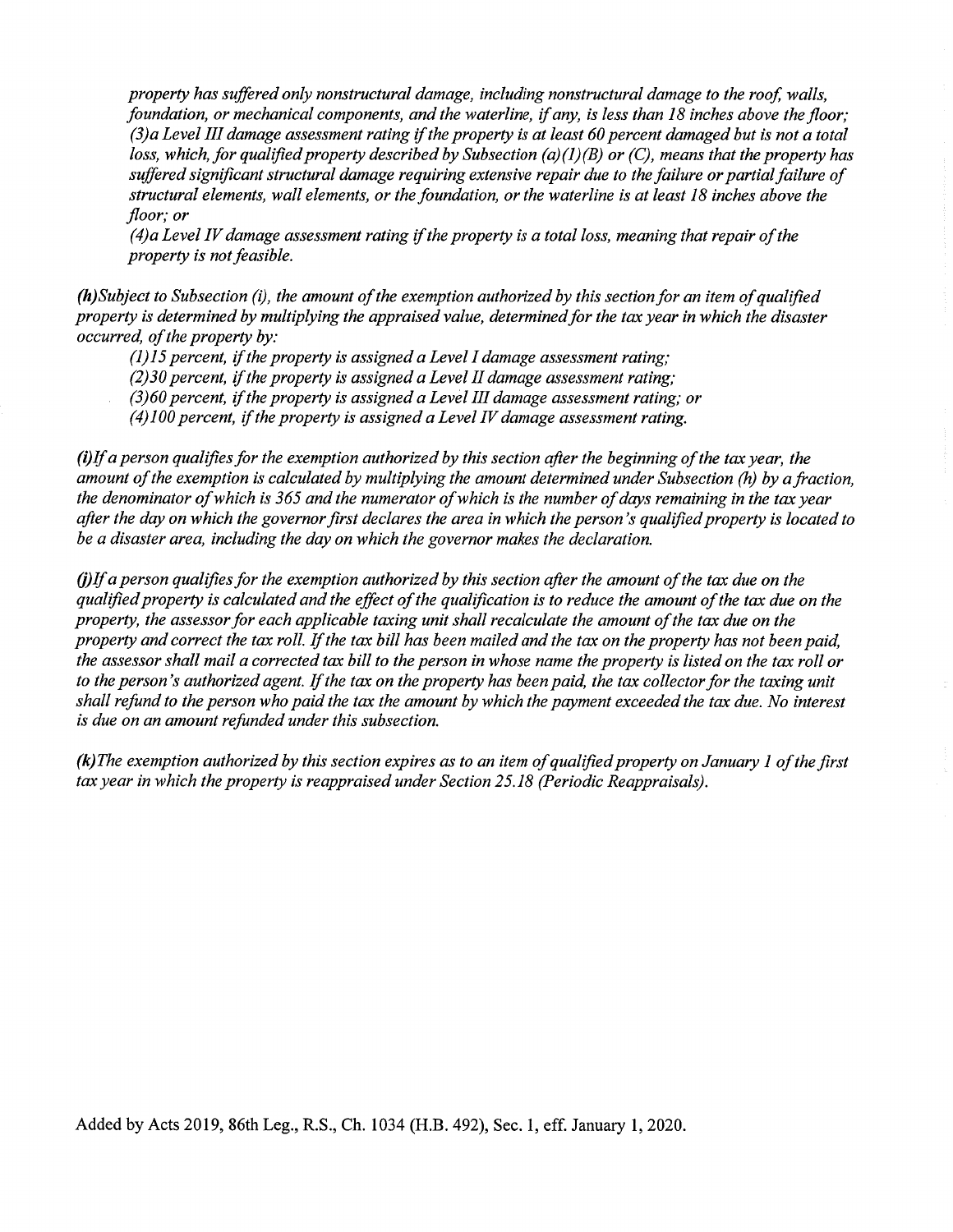## **RESOLUTION**

At a Regular Meeting of the Port Commission of Port Freeport held at the office of said Port at 1100 Cherry Street, Freeport, Texas on the 3rd of November 2021, among other business came on to be considered the following resolution, which was upon motion duly made and seconded, adopted by vote of all Commissioners present, which resolution is as follows:

## **FINDINGS**

1. Due and proper notice of the date, time, place and purpose of this meeting has been duly given in accordance with the provisions of the Texas Open Meetings Act, and such meeting has been conducted in accordance with said Open Meetings Act.

2. A Resolution was passed by the Port Commission on September 9, 2021 adopting a 2021 tax rate.

3. On September 13, 2021, Governor Greg Abbott declared Brazoria County to be in a disaster area due to Hurricane Nicholas.

4. Section 11.35 of the Texas Tax Code provides a temporary property tax exemption for "qualified property" damaged by the disaster.

5. Section 11.35(a) of the Texas Tax Code defines "qualified property" for purposes of a property tax exemption under this section to mean property that: (1) consists of: (A) tangible personal property used for the production of income; (B) an improvement to real property; or (C) a manufactured home that is used as a dwelling, regardless of whether the owner of the manufactured home elects to treat the manufactured home as real property; (2) is located in an area declared by the governor to be a disaster area following a disaster; (3) is at least 15 percent damaged by the disaster, as determined by the chief appraiser; and (4) for tangible personal property used for the production of income, is the subject of a rendition statement or property report filed by the property owner under Section 22.01 that demonstrates that the property had taxable situs in the disaster are for the tax year in which the disaster occurred;

6. Section 11.35(b) of the Texas Tax Code provides that a person is entitled to an exemption from taxation by a taxing unit of a portion of the appraised value of qualified property that the person owns in an amount determined under Section 11.35(h);

7. Section 11.35(c) of the Texas Tax Code provides that, notwithstanding 11.35(b), if the governor first declares territory in a taxing unit to be a disaster area as a result of a disaster on or after the date a taxing unit adopts the tax rate for the tax year in which the declaration is issued, a person is not entitled to the exemption for that tax year unless the governing body of the taxing unit adopts the exemption in the manner provided by law for official action by the body;

8. Port Freeport adopted the 2021 tax rate prior to the disaster declaration;

9. Section 11.35(d) of the Texas Tax Code provides that an exemption adopted by the